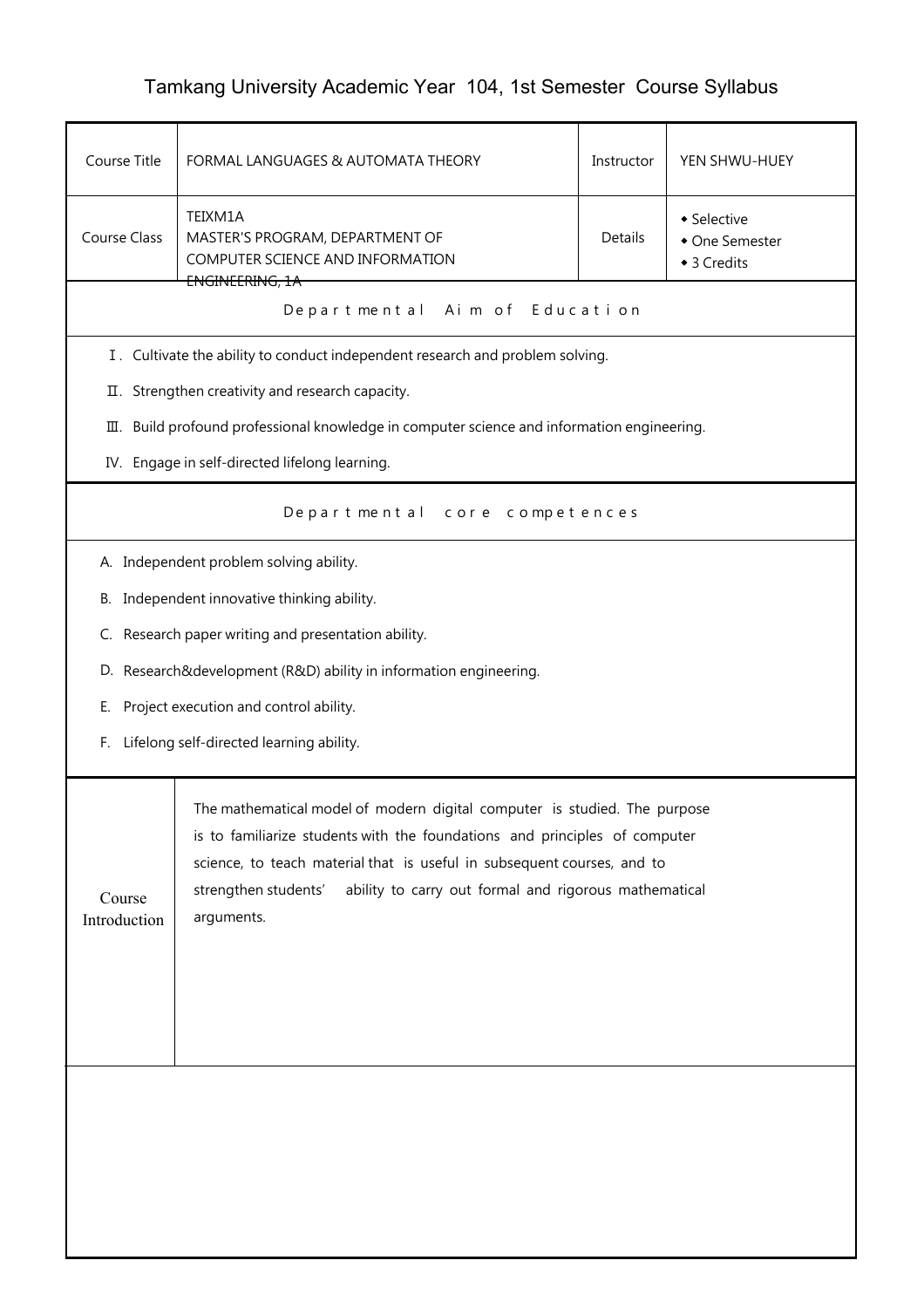## The Relevance among Teaching Objectives, Objective Levels and Departmental core competences

| I.Objective Levels (select applicable ones) : |                |                                     |                           |
|-----------------------------------------------|----------------|-------------------------------------|---------------------------|
| (i) Cognitive Domain : C1-Remembering,        |                | $C2$ -Understanding,                | $C3$ -Applying,           |
|                                               | C4-Analyzing,  | $C5$ -Evaluating,                   | C6-Creating               |
| (ii) Psychomotor Domain : P1-Imitation,       |                | P2-Mechanism,                       | P3-Independent Operation, |
|                                               |                | P4-Linked Operation, P5-Automation, | P6-Origination            |
| (iii) Affective Domain : Al-Receiving,        |                | $A2$ -Responding,                   | A3-Valuing,               |
|                                               | A4-Organizing, | A5-Charaterizing,                   | A6-Implementing           |

II.The Relevance among Teaching Objectives, Objective Levels and Departmental core competences :

- (i) Determine the objective level(s) in any one of the three learning domains (cognitive, psychomotor, and affective) corresponding to the teaching objective. Each objective should correspond to the objective level(s) of ONLY ONE of the three domains.
- (ii) If more than one objective levels are applicable for each learning domain, select the highest one only. (For example, if the objective levels for Cognitive Domain include C3,C5,and C6, select C6 only and fill it in the boxes below. The same rule applies to Psychomotor Domain and Affective Domain.)
- (iii) Determine the Departmental core competences that correspond to each teaching objective. Each objective may correspond to one or more Departmental core competences at a time. (For example, if one objective corresponds to three Departmental core competences: A,AD, and BEF, list all of the three in the box.)

|                | <b>Teaching Objectives</b>                                        |                | Relevance                        |  |  |
|----------------|-------------------------------------------------------------------|----------------|----------------------------------|--|--|
| No.            |                                                                   |                | Departmental core<br>competences |  |  |
| 1              | Understand the finite automata                                    | C4             | AB                               |  |  |
| $\overline{2}$ | Understand the regular languages                                  | C <sub>4</sub> | AB                               |  |  |
| 3              | Understand the context free languages                             | C4             | AB                               |  |  |
| 4              | Understand the pushdown automata                                  | C4             | AB                               |  |  |
| 5              | ability to read/understand technical English<br>Enhance students' | C <sub>5</sub> | <b>ABDF</b>                      |  |  |
|                | Teaching Objectives, Teaching Methods and Assessment              |                |                                  |  |  |

| No.            | <b>Teaching Objectives</b>                                        | <b>Teaching Methods</b> | Assessment                               |
|----------------|-------------------------------------------------------------------|-------------------------|------------------------------------------|
| $\mathbf{1}$   | Understand the finite automata                                    | Lecture, Discussion     | Written test, Participation,<br>homework |
| $\overline{2}$ | Understand the regular languages                                  | Lecture, Discussion     | Written test, Participation,<br>homework |
| 3              | Understand the context free<br>languages                          | Lecture, Discussion     | Written test, Participation,<br>homework |
| $\overline{4}$ | Understand the pushdown<br>automata                               | Lecture, Discussion     | Written test, Participation,<br>homework |
| 5              | Enhance students' ability to<br>read/understand technical English | Lecture, Discussion     | Written test, Participation              |
|                |                                                                   |                         |                                          |
|                |                                                                   |                         |                                          |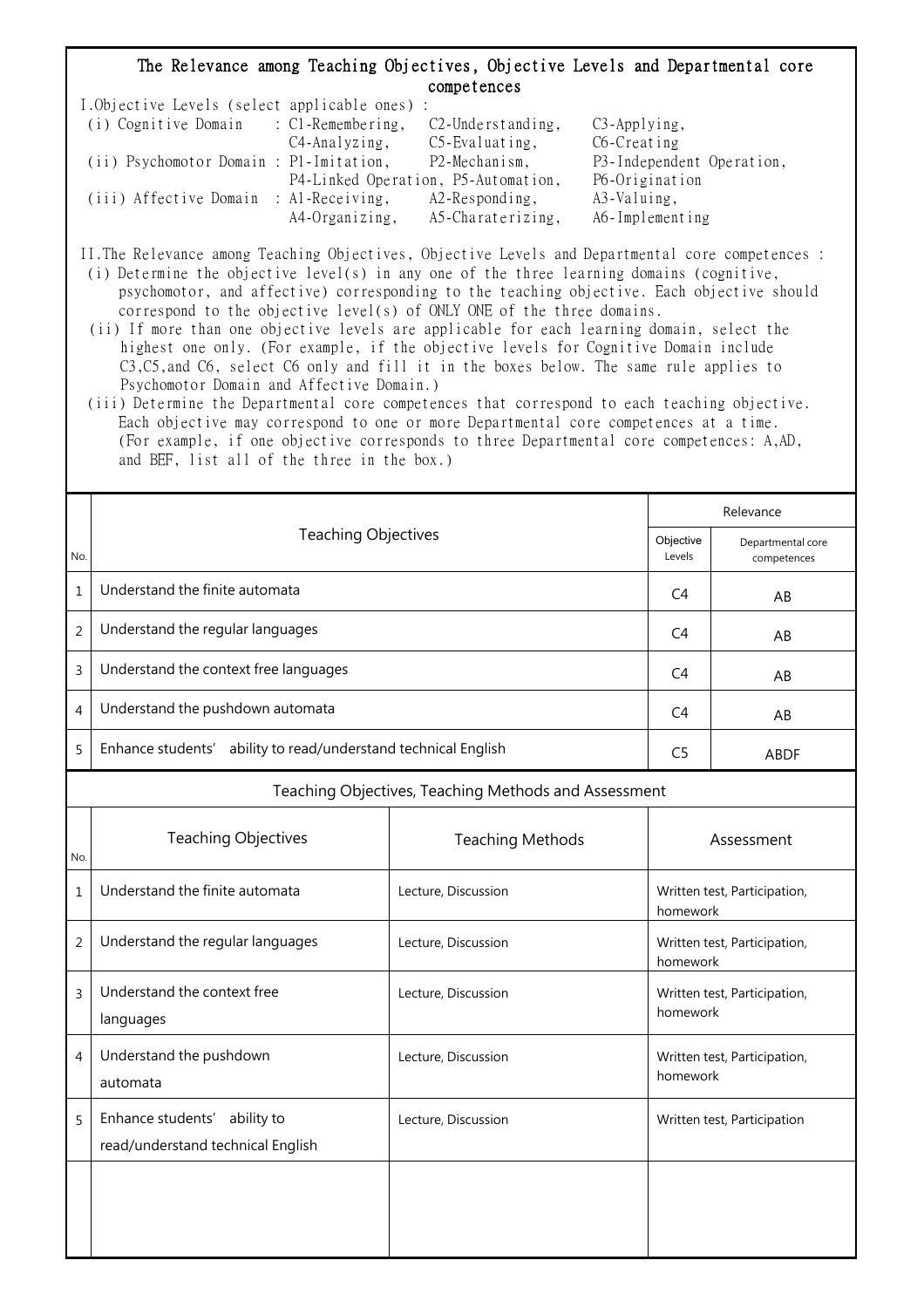| This course has been designed to cultivate the following essential qualities in TKU students |                                      |                                                             |                                                                                                                                                               |  |  |
|----------------------------------------------------------------------------------------------|--------------------------------------|-------------------------------------------------------------|---------------------------------------------------------------------------------------------------------------------------------------------------------------|--|--|
| Essential Qualities of TKU Students                                                          |                                      |                                                             | Description                                                                                                                                                   |  |  |
| $\blacklozenge$ A global perspective                                                         |                                      |                                                             | Helping students develop a broader perspective from which to<br>understand international affairs and global development.                                      |  |  |
| ♦ Information literacy                                                                       |                                      |                                                             | Becoming adept at using information technology and learning<br>the proper way to process information.                                                         |  |  |
| $\Diamond$ A vision for the future                                                           |                                      |                                                             | Understanding self-growth, social change, and technological<br>development so as to gain the skills necessary to bring about<br>one's future vision.          |  |  |
|                                                                                              | $\Diamond$ Moral integrity           |                                                             | Learning how to interact with others, practicing empathy and<br>caring for others, and constructing moral principles with which<br>to solve ethical problems. |  |  |
|                                                                                              | $\blacklozenge$ Independent thinking |                                                             | Encouraging students to keenly observe and seek out the<br>source of their problems, and to think logically and critically.                                   |  |  |
| $\Diamond$ A cheerful attitude and healthy lifestyle                                         |                                      |                                                             | Raising an awareness of the fine balance between one's body<br>and soul and the environment; helping students live a<br>meaningful life.                      |  |  |
| A spirit of teamwork and dedication                                                          |                                      |                                                             | Improving one's ability to communicate and cooperate so as to<br>integrate resources, collaborate with others, and solve<br>problems.                         |  |  |
| $\Diamond$ A sense of aesthetic appreciation                                                 |                                      |                                                             | Equipping students with the ability to sense and appreciate<br>aesthetic beauty, to express themselves clearly, and to enjoy<br>the creative process.         |  |  |
|                                                                                              |                                      |                                                             | Course Schedule                                                                                                                                               |  |  |
| Week                                                                                         | Date                                 | Subject/Topics                                              | <b>Note</b>                                                                                                                                                   |  |  |
| 1                                                                                            | $104/09/14 \sim$<br>104/09/20        | Introduction and Mathematical Background Review             | Possible to be the<br>on-line class (video)                                                                                                                   |  |  |
| 2                                                                                            | $104/09/21$ ~<br>104/09/27           | <b>DFA</b>                                                  |                                                                                                                                                               |  |  |
| 3                                                                                            | $104/09/28$ ~<br>104/10/04           | <b>NFA</b>                                                  |                                                                                                                                                               |  |  |
| 4                                                                                            | $104/10/05$ ~<br>104/10/11           | Regular Languages                                           | Possible to be the<br>on-line class (video)                                                                                                                   |  |  |
| 5                                                                                            | $104/10/12$ ~<br>104/10/18           | Regular Grammars                                            |                                                                                                                                                               |  |  |
| 6                                                                                            | $104/10/19$ ~<br>104/10/25           | Equivalence between different forms of Regular<br>languages |                                                                                                                                                               |  |  |
| 7                                                                                            | $104/10/26$ ~<br>104/11/01           |                                                             | Properties of Regular Languages                                                                                                                               |  |  |
| 8                                                                                            | $104/11/02 \sim$<br>104/11/08        | Pumping Lemma                                               |                                                                                                                                                               |  |  |
| 9                                                                                            | $104/11/09$ ~<br>104/11/15           | Review                                                      |                                                                                                                                                               |  |  |
| 10                                                                                           | $104/11/16$ ~<br>104/11/22           | Midterm Week                                                |                                                                                                                                                               |  |  |
| 11                                                                                           | $104/11/23$ ~<br>104/11/29           | <b>Context free Grammar</b>                                 | Possible to be the<br>on-line class (video)                                                                                                                   |  |  |
|                                                                                              |                                      |                                                             |                                                                                                                                                               |  |  |